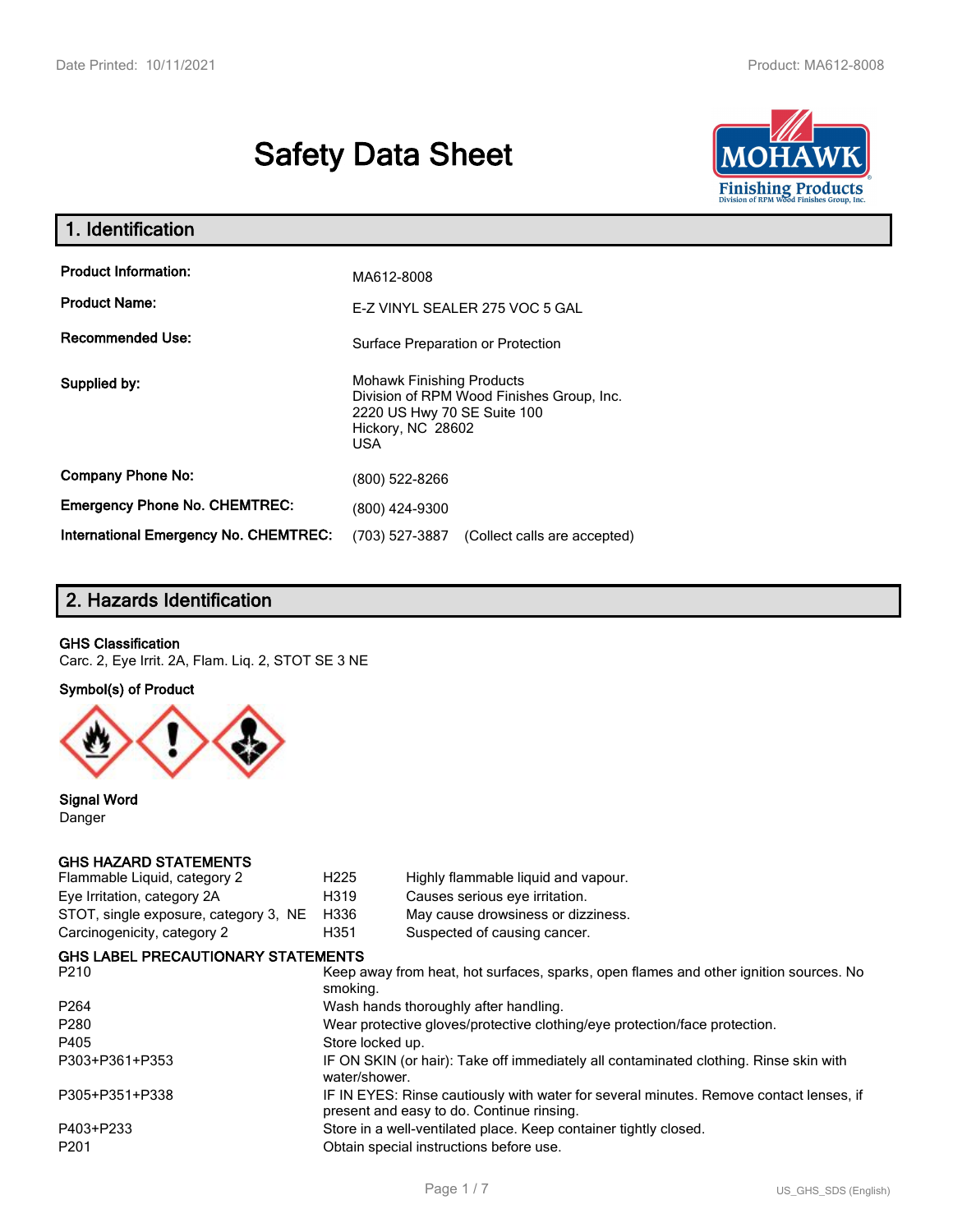| P312                                    | Call a POISON CENTER or doctor/physician if you feel unwell.               |
|-----------------------------------------|----------------------------------------------------------------------------|
| P304+P340                               | IF INHALED: Remove person to fresh air and keep comfortable for breathing. |
| P308+P313                               | IF exposed or concerned: Get medical advice/attention.                     |
| P337+P313                               | If eye irritation persists: Get medical advice/attention.                  |
| P403+P235                               | Store in a well-ventilated place. Keep cool.                               |
| <b>GHS SDS PRECAUTIONARY STATEMENTS</b> |                                                                            |
| P240                                    | Ground/bond container and receiving equipment.                             |
| P <sub>241</sub>                        | Use explosion-proof electrical/ventilating/lighting/ equipment.            |
| P <sub>242</sub>                        | Use only non-sparking tools.                                               |

## **3. Composition/Information on ingredients**

| <b>Chemical Name</b>               | CAS-No.   | Wt. %       | GH <u>S Symbols</u> | <b>GHS Statements</b> |
|------------------------------------|-----------|-------------|---------------------|-----------------------|
| acetone                            | 67-64-1   | 55-75       | GHS02-GHS07         | H225-302-319-332-336  |
| p-chlorobenzotrifluoride           | $98-56-6$ | $10 - 25$   | GHS08               | H351                  |
| cellulose nitrate, cellulose ester | 9004-70-0 | $2.5 - 10$  | GHS01               | H <sub>201</sub>      |
| isopropanol                        | 67-63-0   | $2.5 - 10$  | GHS02-GHS07         | H225-302-319-336      |
| n-butyl acetate                    | 123-86-4  | $1.0 - 2.5$ | GHS02-GHS07         | H226-336              |
| butyl cellosolve                   | 111-76-2  | $1.0 - 2.5$ | GHS06-GHS07         | H302-315-319-330      |

The exact percentage (concentration) of ingredients is being withheld as a trade secret.

The text for GHS Hazard Statements shown above (if any) is given in the "Other information" Section.

P243 Take precautionary measures against static discharge.

## **4. First-aid Measures**



FIRST AID - EYE CONTACT: IF IN EYES: Rinse cautiously with water for several minutes. Remove contact lenses, if present and easy to do. Continue rinsing. If eye irritation persists: Get medical advice/attention.

FIRST AID - SKIN CONTACT: IF ON SKIN (or hair): Take off immediately all contaminated clothing. Rinse skin with water/shower.

FIRST AID - INGESTION: IF SWALLOWED: rinse mouth. Do NOT induce vomiting. IF exposed or if you feel unwell: Call a POISON CENTER or doctor/physician.

FIRST AID - INHALATION: IF INHALED: Remove person to fresh air and keep comfortable for breathing.

## **5. Fire-fighting Measures**

**SPECIAL FIREFIGHTING PROCEDURES:** Evacuate all persons from the fire area to a safe location. Move non-burning material, as feasible, to a safe location as soon as possible. Fire fighters should be protected from potential explosion hazards while extinguishing the fire. Wear self-contained breathing apparatus (SCBA) and full fire-fighting protective clothing. Thoroughly decontaminate all protective equipment after use. Containers of this material may build up pressure if exposed to heat (fire). Use water spray to cool fire-exposed containers. Use water spray to disperse vapors if a spill or leak has not ignited. DO NOT extinguish a fire resulting from the flow of flammable liquid until the flow of the liquid is effectively shut off. This precaution will help prevent the accumulation of an explosive vapor-air mixture after the initial fire is extinguished.

**FIREFIGHTING EQUIPMENT:** This is a NFPA/OSHA Class 1B or less flammable liquid. Follow NFPA30, Chapter 16 for fire protection and fire suppression. Use a dry chemical, carbon dioxide, or similar ABC fire extinguisher for incipeint fires. Water may be used to cool and prevent rupture of containers that are exposed to heat from fire.

## **6. Accidental Release Measures**

#### **ENVIRONMENTAL MEASURES:** No Information

**STEPS TO BE TAKEN IN CASE MATERIAL IS RELEASED OR SPILLED:** Follow personal protective equipment recommendations found in Section VIII. Personal protective equipment needs must be evaluated based on information provided on this sheet and the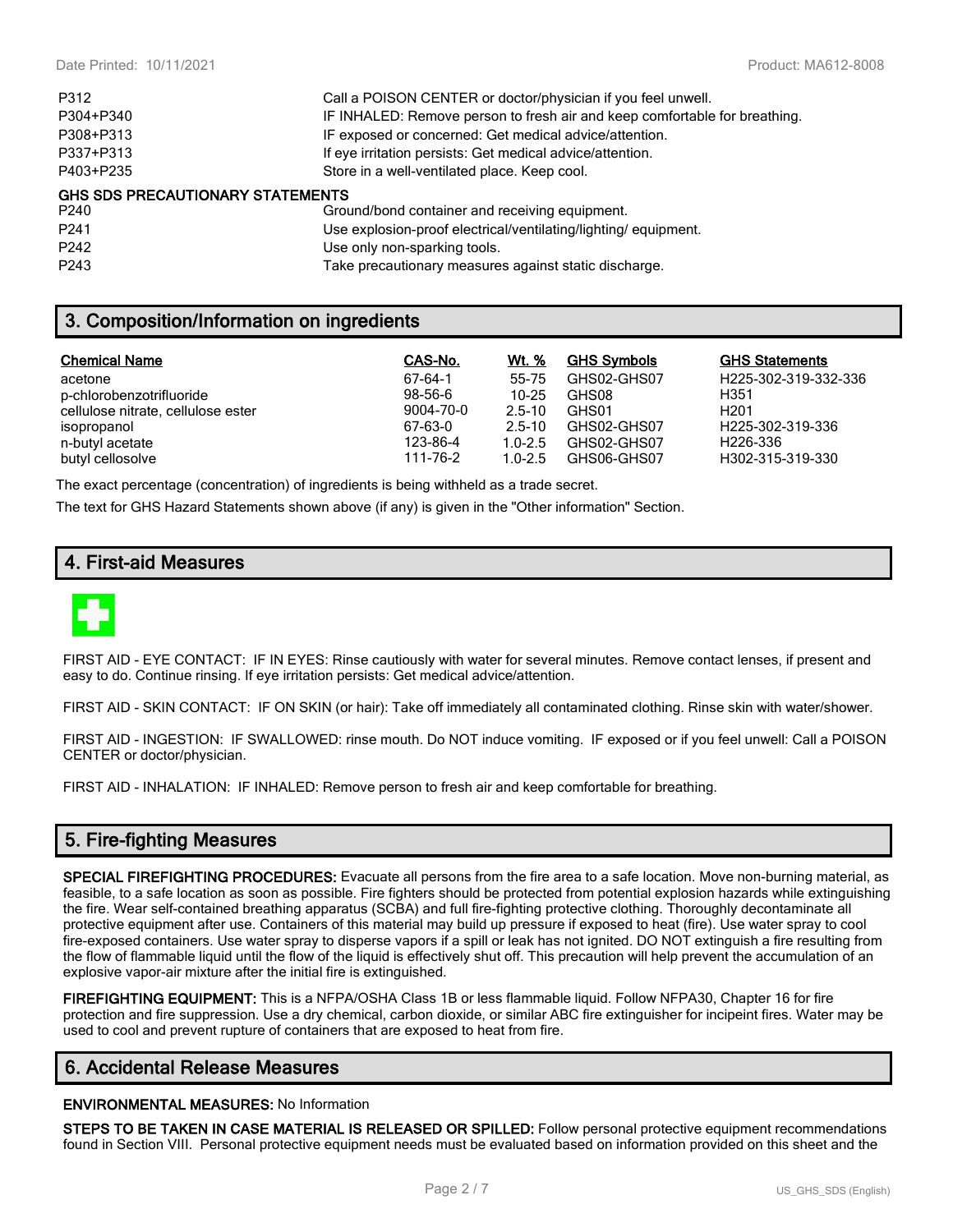special circumstances created by the spill including; the material spilled, the quantity of the spill, the area in which the spill occurred, and the training and the expertise of employees in the area responding to the spill. Never exceed any occupational exposure limits. Shut off ignition sources; including electrical equipment and flames. Do not allow smoking in the area. Do not allow the spilled product to enter public drainage system or open waterways.

#### **7. Handling and Storage**



**HANDLING:** Avoid inhalation and contact with eyes, skin, and clothing. Wash hands thoroughly after handling and before eating or drinking. In keeping with safe handling practices, avoid ignition sources (smoking, flames, pilot lights, electrical sparks); ground and bond containers when transferring the material to prevent static electricity sparks that could ignite vapor and use spark proof tools and explosion proof equipment. Empty containers may retain product residue or vapor. Do not pressurize, cut, weld, braze, solder, drill, grind, or expose container to heat, flame, sparks, static electricity, or other sources of ignition. Any of these actions can potentially cause an explosion that may lead to injury.

**STORAGE:** Keep containers closed when not in use. Store in cool well ventilated space away from incompatible materials.

#### **8. Exposure Controls/Personal Protection**

| Ingredients with Occupational Exposure Limits |                      |                       |                     |                         |  |
|-----------------------------------------------|----------------------|-----------------------|---------------------|-------------------------|--|
| <b>Chemical Name</b>                          | <b>ACGIH TLV-TWA</b> | <b>ACGIH-TLV STEL</b> | <b>OSHA PEL-TWA</b> | <b>OSHA PEL-CEILING</b> |  |
| acetone                                       | $250$ ppm            | 500 ppm               | $1000$ ppm          | N.D.                    |  |
| p-chlorobenzotrifluoride                      | N.D.                 | N.D.                  | N.D.                | N.D.                    |  |
| cellulose nitrate, cellulose ester            | N.D.                 | N.D.                  | N.D.                | N.D.                    |  |
| isopropanol                                   | $200$ ppm            | $400$ ppm             | $400$ ppm           | N.D.                    |  |
| n-butyl acetate                               | 50 ppm               | $150$ ppm             | $150$ ppm           | N.D.                    |  |
| butyl cellosolve                              | 20 ppm               | N.D.                  | 50 ppm              | N.D.                    |  |

**Further Advice: MEL = Maximum Exposure Limit OES = Occupational Exposure Standard SUP = Supplier's Recommendation Sk = Skin Sensitizer N.E. = Not Established N.D. = Not Determined**

#### **Personal Protection**



**RESPIRATORY PROTECTION:** Use adequate engineering controls and ventilation to keep levels below recommended or statutory exposure limits. If exposure levels exceed limits use appropriate approved respiratory protection equipment.

**SKIN PROTECTION:** Wear chemical resistant footwear and clothing such as gloves, an apron or a whole body suit as appropriate.

**EYE PROTECTION:** Wear chemical-resistant glasses and/or goggles and a face shield when eye and face contact is possible due to splashing or spraying of material.



**OTHER PROTECTIVE EQUIPMENT:** No Information



**HYGIENIC PRACTICES:** It is good practice to avoid contact with the product and/or its vapors, mists or dust by using appropriate protective measures. Wash thoroughly after handling and before eating or drinking.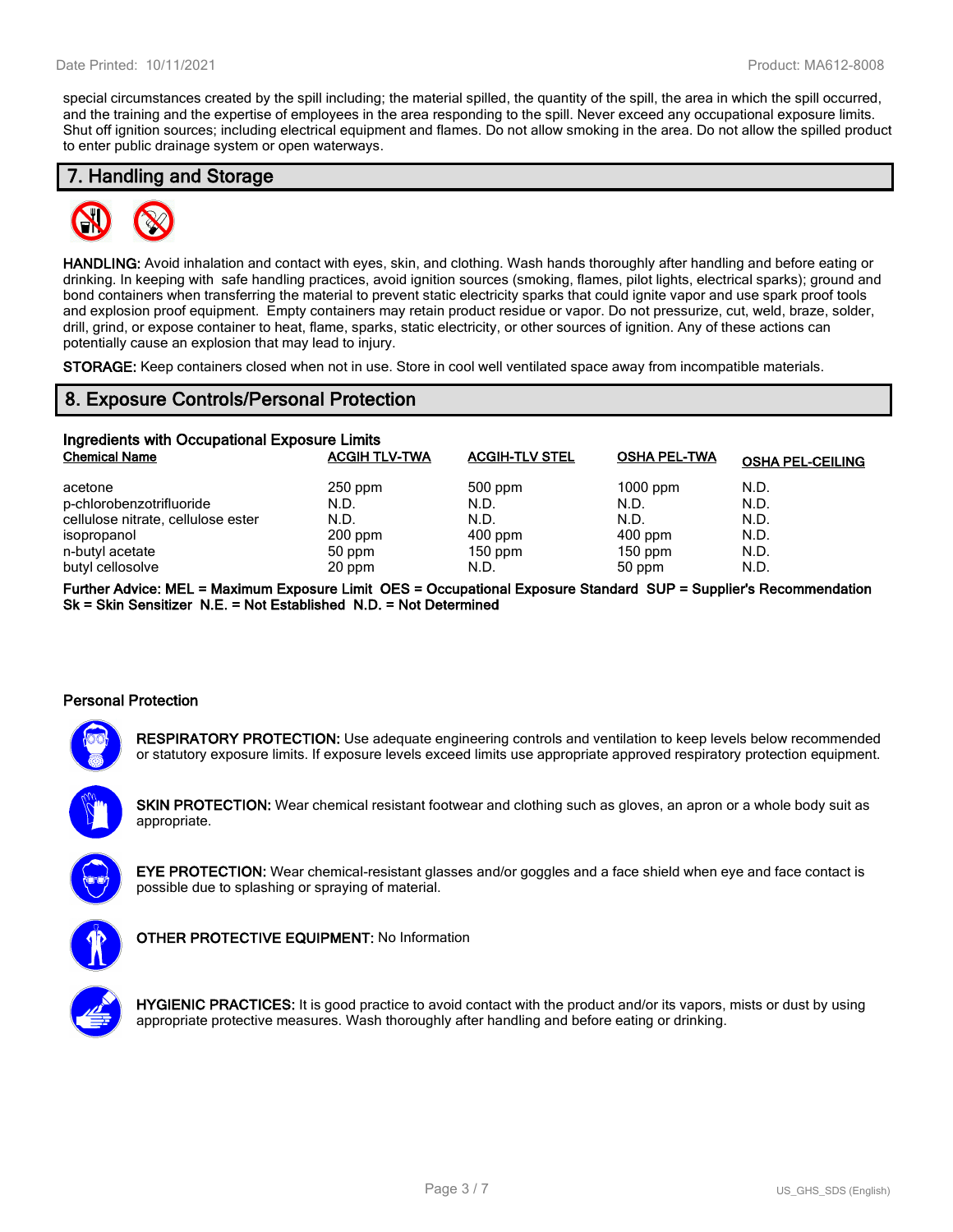**N.I. = No Information**

## **9. Physical and Chemical Properties**

| Appearance:                    | Cloudy Liquid                    | <b>Physical State:</b>                      | <b>LIQUID</b>  |
|--------------------------------|----------------------------------|---------------------------------------------|----------------|
| Odor:                          | <b>Strong Solvent</b>            | <b>Odor Threshold:</b>                      | Not determined |
| Density, g/cm3:                | 0.919                            | pH:                                         | Not determined |
| Freeze Point, °F:              | Not determined                   | Viscosity:                                  | Not determined |
| <b>Solubility in Water:</b>    | Not determined                   | Partition Coefficient, n-octanol/<br>water: | Not determined |
| Decomposition temperature, °F: | Not determined                   | <b>Explosive Limits, %:</b>                 | Not determined |
| Boiling Range, °F:             | $>$ 100 °F                       | Flash Point, °F:                            | $-4 ° F$       |
| Combustibility:                | <b>Supports Combustion</b>       | Auto-Ignition Temperature, °F:              | Not determined |
| <b>Evaporation Rate:</b>       | <b>Faster than Diethyl Ether</b> | Vapor Pressure, mmHg:                       | Not determined |
| <b>Vapor Density:</b>          | Not determined                   |                                             |                |

## **10. Stability and reactivity**

**STABILITY:** Stable under normal conditions.

**CONDITIONS TO AVOID:** Heat, flames and sparks.

**INCOMPATIBILITY:** Acids, Bases, Oxidizing agents

**HAZARDOUS DECOMPOSITION PRODUCTS:** Not determined.

## **11. Toxicological information**

**Practical Experiences**

**EMERGENCY OVERVIEW:** No Information

**EFFECT OF OVEREXPOSURE - EYE CONTACT:** No Information

**EFFECT OF OVEREXPOSURE - INGESTION:** No Information

**EFFECT OF OVEREXPOSURE - INHALATION:** No Information

**EFFECT OF OVEREXPOSURE - SKIN CONTACT:** No Information

**CARCINOGENICITY:** May cause cancer.

#### **PRIMARY ROUTE(S) OF ENTRY:**

**Eye Contact, Skin Contact, Inhalation**

## **Acute Toxicity Values**

**The acute effects of this product have not been tested. Data on individual components are tabulated below**

| CAS-No. | <b>Chemical Name</b> |  |
|---------|----------------------|--|
| 67-64-1 | acetone              |  |

**CASA-No. 2018 CONO. In the CASE CASE CONOCO CONOCO CONOCO CONOCO CONOCO CONOCO CONOCO CONOCO CONOCO CONOCO CONOCO CONOCO CONOCO CONOCO CONOCO CONOCO CONOCO CONOCO CONOCO CONOCO CONOCO CONOCO CONOCO CONOCO CONOCO CONOCO** 1800 mg/kg Rat 20000 mg/kg Rabbit 50.1 mg/L Rat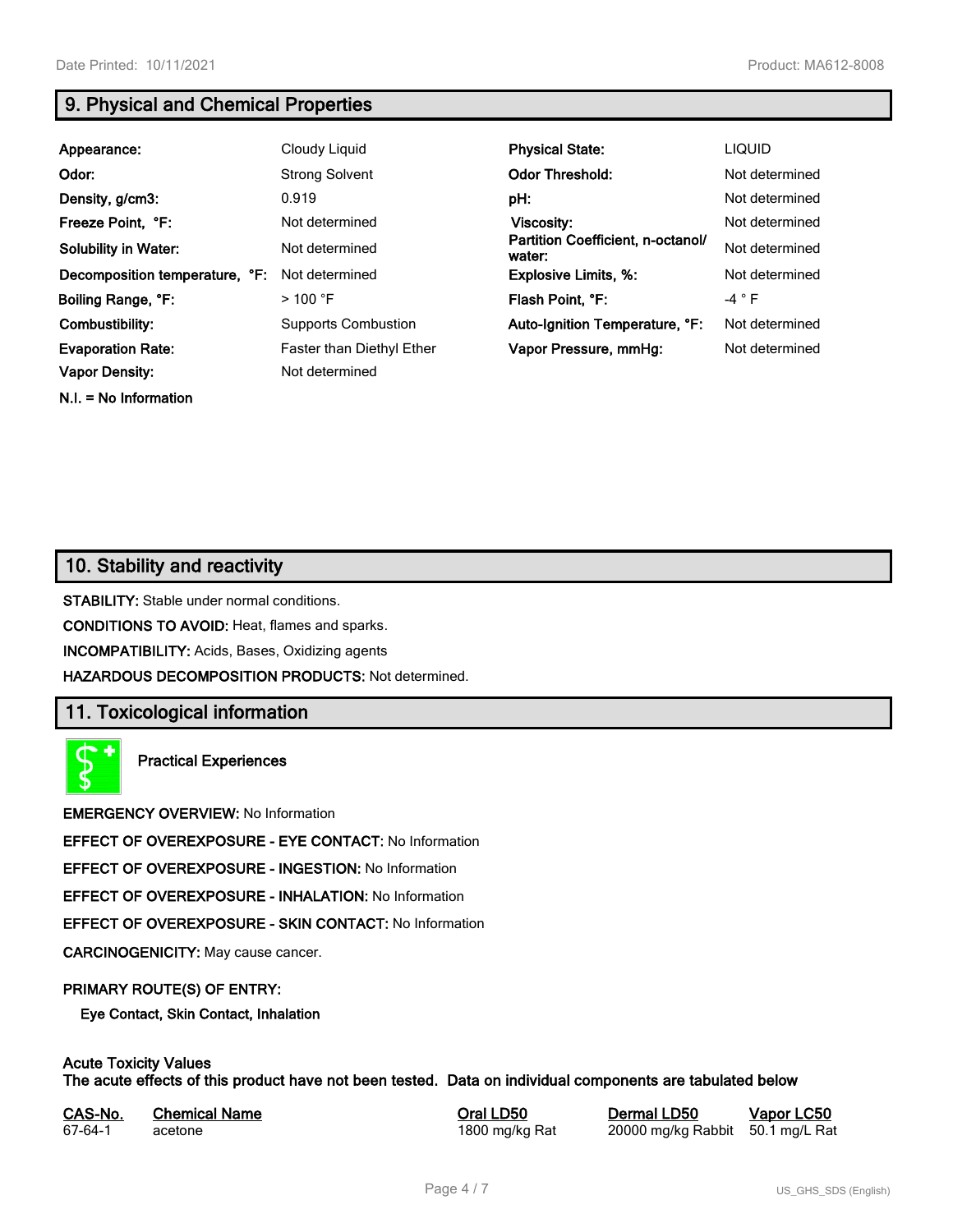13000 mg/kg Rat >2683 mg/kg Rabbit 33 mg/L Rat >5000 mg/kg Rat >5000 mg/kg >20 mg/l 1870 mg/kg Rat 4059 mg/kg Rabbit 72.6 mg/L Rat 14130 mg/kg Rat >17600 mg/kg Rabbit 23.4 mg/l Rat 170 mg/kg Rat >2000 mg/kg Rabbit >4.9 mg/l

| 98-56-6   | p-chlorobenzotrifluoride           |
|-----------|------------------------------------|
| 9004-70-0 | cellulose nitrate, cellulose ester |
| 67-63-0   | isopropanol                        |
| 123-86-4  | n-butyl acetate                    |
| 111-76-2  | butyl cellosolve                   |

#### **N.I. = No Information**

### **12. Ecological information**

**ECOLOGICAL INFORMATION:** Ecological evaluation of this material has not been performed; however, do not allow the product to be released to the environment without governmental approval/permits.

## **13. Disposal Information**



# **Product**

**DISPOSAL METHOD:** Waste from this material may be a listed and/or characteristic hazardous waste. Dispose of material, contaminated absorbent, container and unused contents in accordance with local, state, and federal regulations.

**STEPS TO BE TAKEN IN CASE MATERIAL IS RELEASED OR SPILLED:** Follow personal protective equipment recommendations found in Section VIII. Personal protective equipment needs must be evaluated based on information provided on this sheet and the special circumstances created by the spill including; the material spilled, the quantity of the spill, the area in which the spill occurred, and the training and the expertise of employees in the area responding to the spill. Never exceed any occupational exposure limits. Shut off ignition sources; including electrical equipment and flames. Do not allow smoking in the area. Do not allow the spilled product to enter public drainage system or open waterways.

## **14. Transport Information**

**SPECIAL TRANSPORT PRECAUTIONS:** No Information

| DOT:  | UN1263, PAINT, 3, II |
|-------|----------------------|
| IATA: | UN1263, PAINT, 3, II |

**IMDG:** UN1263, PAINT, 3, II

## **15. Regulatory Information**

#### **U.S. Federal Regulations:**

#### **CERCLA - SARA Hazard Category**

This product has been reviewed according to the EPA 'Hazard Categories' promulgated under Sections 311 and 312 of the Superfund Amendment and Reauthorization Act of 1986 (SARA Title III) and is considered, under applicable definitions, to meet the following categories:

Fire Hazard, Acute Health Hazard, Chronic Health Hazard

#### **SARA SECTION 313**

This product contains the following substances subject to the reporting requirements of Section 313 of Title III of the Superfund Amendment and Reauthorization Act of 1986 and 40 CFR part 372:

No Sara 313 components exist in this product.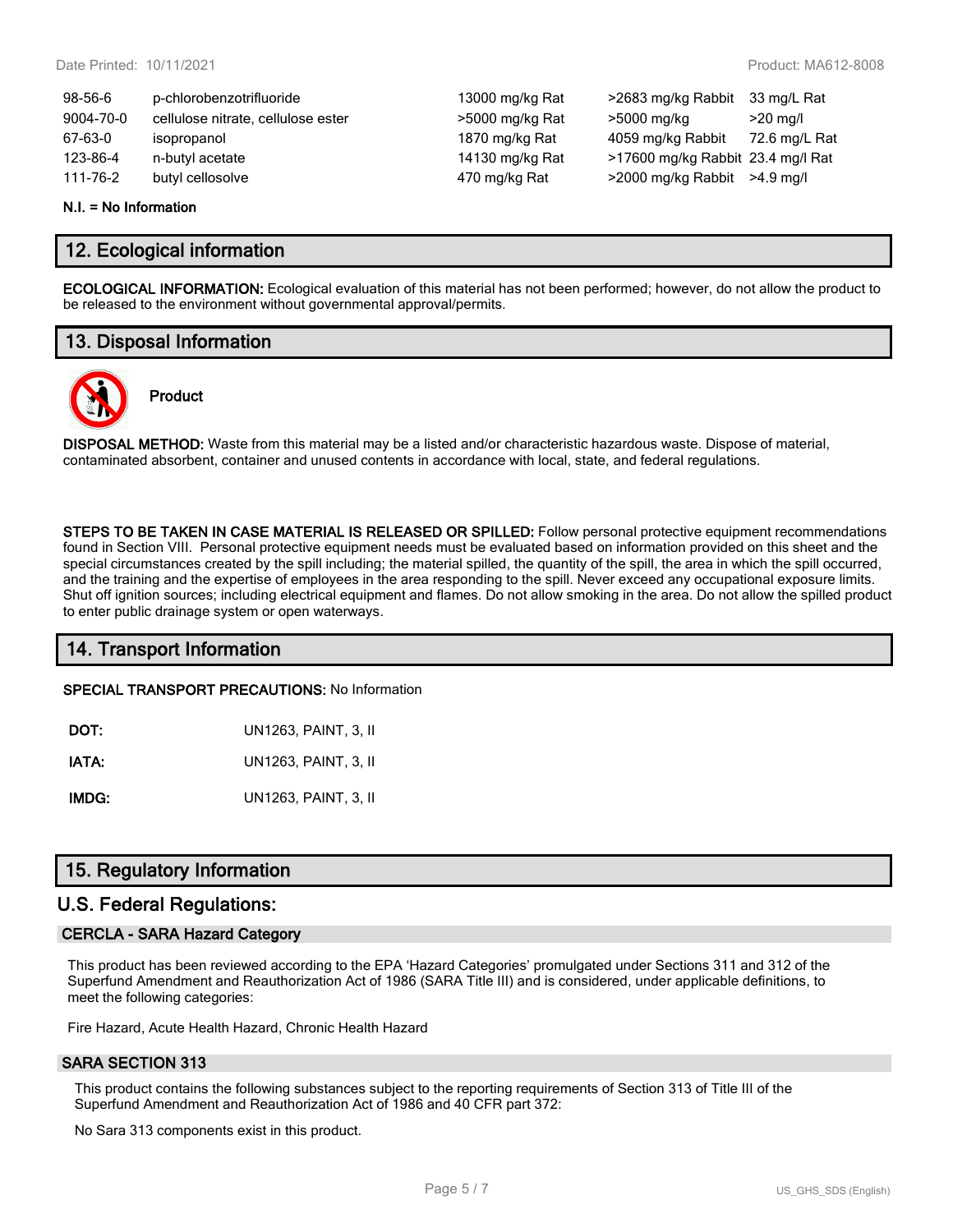#### **TOXIC SUBSTANCES CONTROL ACT**

This product contains the following chemical substances subject to the reporting requirements of TSCA 12(B) if exported from the United States:

| Chemical Name                | CAS-No.  |
|------------------------------|----------|
| p-chlorobenzotrifluoride     | 98-56-6  |
| octamethylcyclotetrasiloxane | 556-67-2 |

# **U.S. State Regulations:**

#### **CALIFORNIA PROPOSITION 65**

WARNING: Cancer and Reproductive Harm - www.P65Warnings.ca.gov.

Oxsol 100, Cancer, 10.141% Methanol, Reproductive Harm, 0.0287%

|                                                             | 16. Other Information  |                              |  |                    |                         |                             |           |
|-------------------------------------------------------------|------------------------|------------------------------|--|--------------------|-------------------------|-----------------------------|-----------|
| <b>Revision Date:</b>                                       |                        | 10/11/2021                   |  |                    | <b>Supersedes Date:</b> |                             | 10/7/2021 |
| Reason for revision:<br><b>Revision Description Changed</b> |                        |                              |  |                    |                         |                             |           |
|                                                             | Datasheet produced by: | <b>Regulatory Department</b> |  |                    |                         |                             |           |
| <b>HMIS Ratings:</b>                                        |                        |                              |  |                    |                         |                             |           |
| Health:                                                     |                        | Flammability:                |  | <b>Reactivity:</b> |                         | <b>Personal Protection:</b> |           |
|                                                             |                        |                              |  |                    |                         |                             |           |

**Volatile Organic Compounds, gr/ltr:** 274

#### **Text for GHS Hazard Statements shown in Section 3 describing each ingredient:**

| H <sub>201</sub> | <undefined></undefined>             |
|------------------|-------------------------------------|
| H <sub>225</sub> | Highly flammable liquid and vapour. |
| H <sub>226</sub> | Flammable liquid and vapour.        |
| H302             | Harmful if swallowed.               |
| H315             | Causes skin irritation.             |
| H319             | Causes serious eye irritation.      |
| H330             | Fatal if inhaled.                   |
| H332             | Harmful if inhaled.                 |
| H336             | May cause drowsiness or dizziness.  |
| H351             | Suspected of causing cancer.        |

**Icons for GHS Pictograms shown in Section 3 describing each ingredient:**